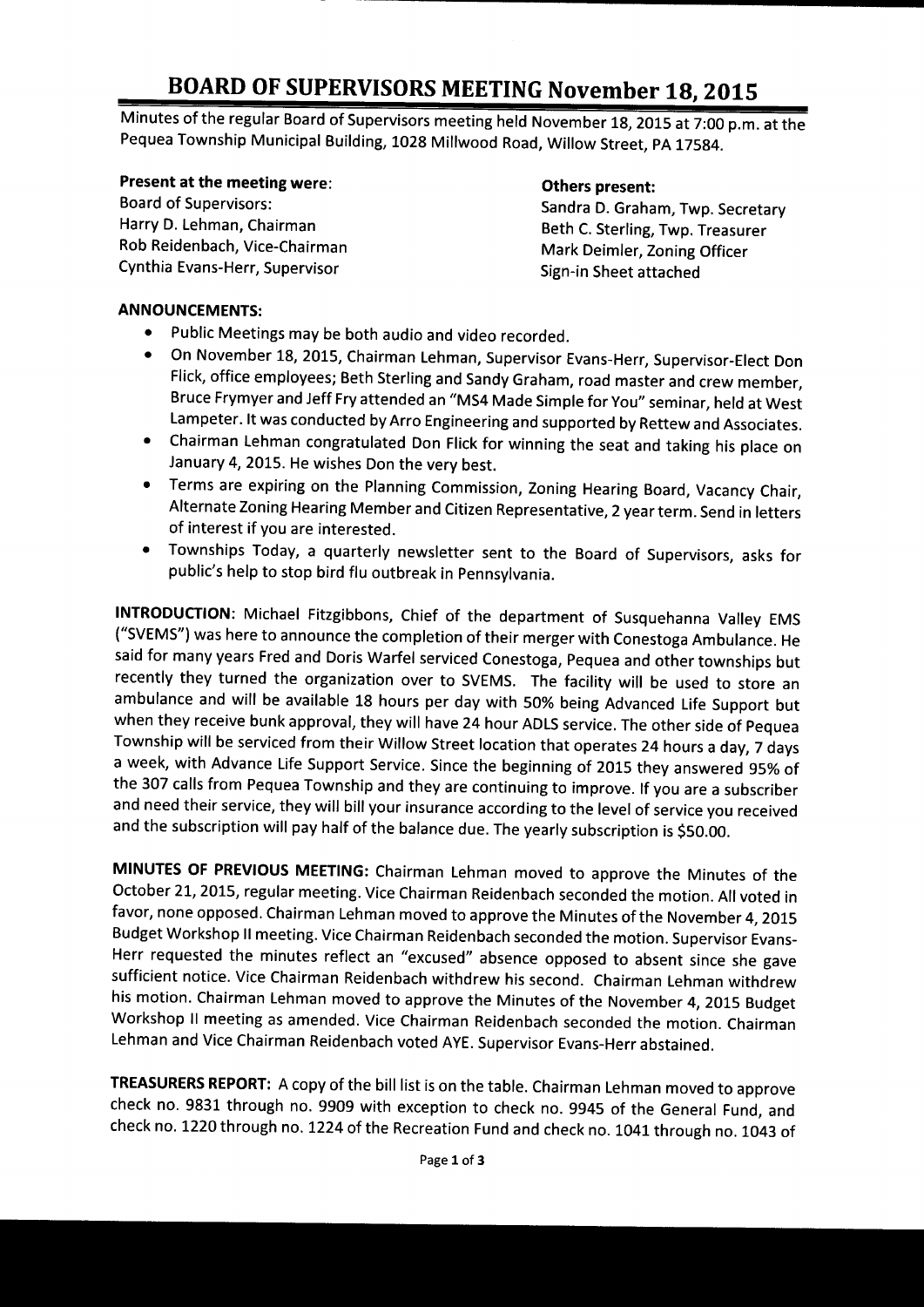## BOARD OF SUPERVISORS MEETING November 18, 2015

the Street Light Fund and check no. 1019 through 1021 of the Park Donation Fund. Vice Chairman Reidenbach seconded the motion. All voted in favor.

POLICE REPORT: Not present

#### PUBLIC COMMENTS:

Items on the agenda: Jason Topper commented on the options from the Radcliff Road Feasibility Study. He discussed other possibilities that would enable them to continue to draft from that site. Mark Deimler also had ideas that he said could be discussed in further detail when <sup>a</sup> decision was made on the best action to take for the township. Also, some residents mentioned it has been used as <sup>a</sup> partying area and littering is <sup>a</sup> problem. Jackie Johns said she lives south of Baumgardner Road so she would like to see the bridge repaired. Tim Weaver said it's dangerous to clean out the debris because the water moves rapidly.

Items not on the agenda: Tim Weaver of the Memorial/Flagpole Committee said the raising of the flagpole was <sup>a</sup> success. He thanked the Board of Supervisors, the road crew and all others for all their help in making it <sup>a</sup> success. He would like to have the bricks installed when the weather is warmer and hopes to sell more bricks before that time so they can install them at the same time. The money raised from the sale will be used for future maintenance of the site.

#### OLD BUSINESS:

1. Map Shed Analysis for Pequea Creek Watershed — Stephanie Armpriester of Lancaster Farmland Trust gave <sup>a</sup> brief presentation on the Pequea Creek Mapshed. She explained that <sup>a</sup> mapshed is system that helps predict the type of stormwater activity going into the watershed. There are thirteen to eighteen municipalities that are using the Pequea Creek Watershed and DEP wants to see progress in cleaning up the water quality by lowing phosphorus by 57% and sediment by 83%. She said that no township will meet the required reduction on their own and the financial burden could be problematic but collectively with multiple municipalities all the data collected will be entered into the mapshed. It will also be the most cost effective approach. DEP supports the mapshed and they are willing to assist municipalities lay out <sup>a</sup> stormwater strategy to meet MS4 requirements. Mrs. Armpriester stated that her professional opinion would be for Pequea Township to participate in the mapshed analysis for the reasons listed above.

Chairman Lehman moved to contact West Lampeter Township and express our sincere interest in the watershed action plan but we are waiting on cost, data and other municipality involvement. Supervisor Evans- Herr seconded the motion. All voted in favor. None opposed.

#### NEW BUSINESS:

- 1. Lancaster County Clean Water Consortium- Membership- Chairman Lehman moved that we join Lancaster County Clean Water Consortium and contact Joellyn Warren of said decision. Vice Chairman Reidenbach seconded the motion. All voted in favor. None opposed.
- 2. Radcliff Road Feasibility Study— Mark Deimler reviewed the three main options outlined in the feasibility study and the cost for each option. Chairman Lehman moved to inform Providence Township that we support the two townships to seek <sup>a</sup> grant to remove the Radcliff Road Bridge. Vice Chairman Reidenbach seconded the motion. Chairman Lehman and